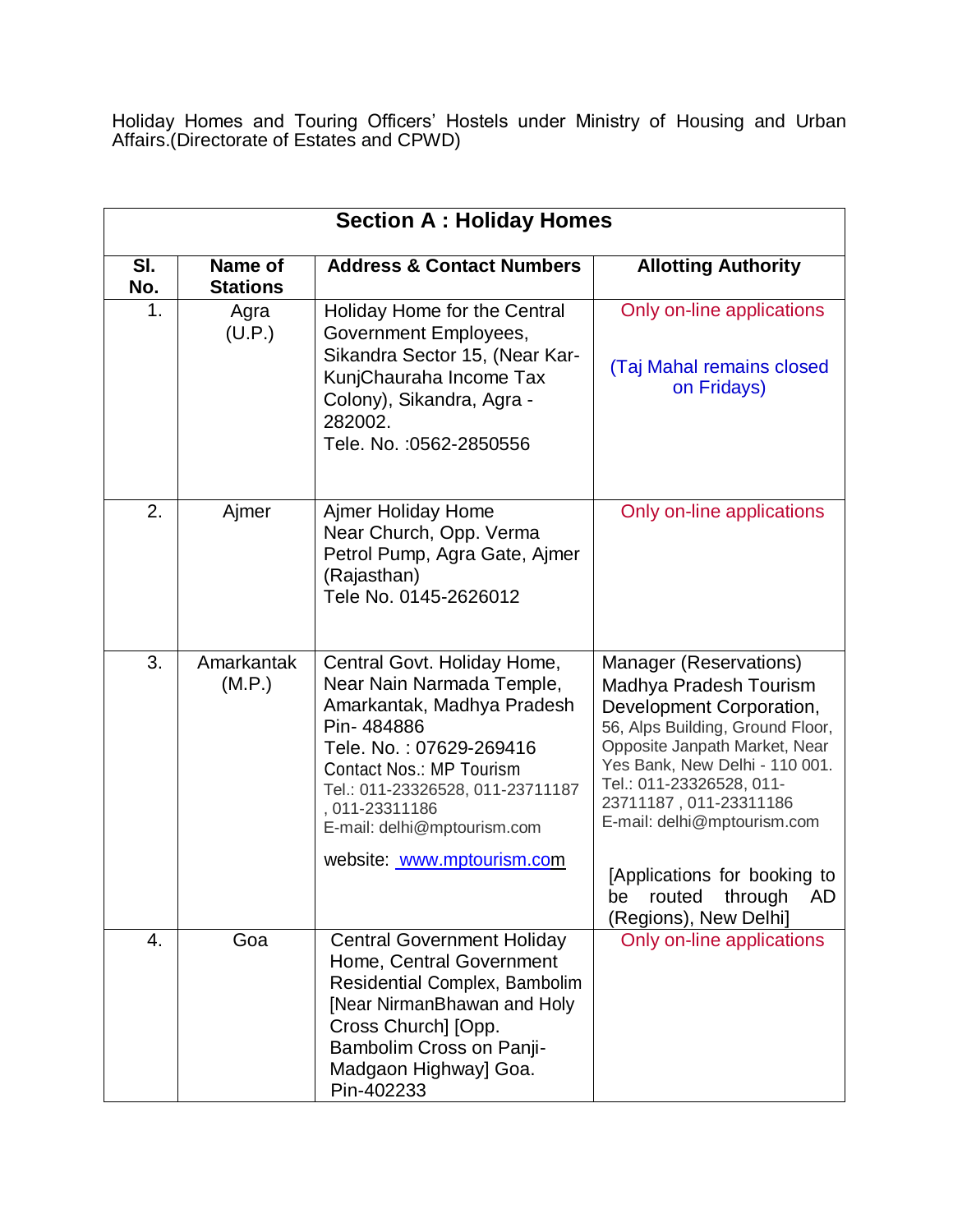|    |              | Tele. No.: 0832-2458555         |                           |
|----|--------------|---------------------------------|---------------------------|
|    |              | Fax 0832-2458292                |                           |
|    |              |                                 |                           |
|    |              | [10 Km from Panjim, 25 km       |                           |
|    |              | from Madgaon Railway Station    |                           |
|    |              | on Panjim-MadgaonHighway,       |                           |
|    |              | Landmark: Holy Cross Church]    |                           |
|    |              |                                 |                           |
| 5. | Gangtok      | <b>Gangatok Holiday Home</b>    | Only on-line applications |
|    |              | CPWD Colony, In Front of        |                           |
|    |              | Vajara Cinema Hall,             |                           |
|    |              | Baluwakhani, Gangtok 737103     |                           |
|    |              | Tel No. 03592-203499            |                           |
| 6. | Jaisalmer    | Jaisalmer Holiday Home          | Only on-line applications |
|    |              | NirmanSadan, Transport          |                           |
|    |              | Nagar, Jaisalmer 345001         |                           |
|    |              | Tele No. 02992-2250698          |                           |
| 7. | Kanyakumari  | <b>Holiday Home for Central</b> | Only on-line applications |
|    | (Tamil Nadu) | <b>Government Employees</b>     |                           |
|    |              | Kovalam Road (Opp. New          |                           |
|    |              | Light House), Kanyakumari       |                           |
|    |              | Pin-629702                      |                           |
|    |              | Tele. No.: 04652-246994         |                           |
|    |              | 0452-2535940                    |                           |
|    |              |                                 |                           |
| 8. | Madurai      | Thiru K. Kamaraja Holiday       | Only on-line applications |
|    |              | Home, Plot No. C-1, Tamil       |                           |
|    |              | Nagar, Koodalpudur, Anaiyur     |                           |
|    |              | (PO) Madurai - 625 017          |                           |
|    |              | (Tamilnadu).                    |                           |
|    |              | Tele. No.: 0452-2661892         |                           |
|    |              | 0452-2535940                    |                           |
|    |              | 0452-2661891<br>Fax:            |                           |
|    |              |                                 |                           |
| 9. | Mysore       | Holiday Home, CPWD Office       | Only on-line applications |
|    | (Karnataka)  | Campus, T. Narasipur Road,      |                           |
|    |              | Sidhartha Nagar, Geeta          |                           |
|    |              | Convent Stop, Mysore-570011.    |                           |
|    |              | Tele. No.: 0821-2473661         |                           |
|    |              | 0821-2473649                    |                           |
|    |              | 0821-2470601<br>Fax:            |                           |
|    |              | [Mysore Palace beautifully      |                           |
|    |              | lighted on Sundays and all      |                           |
|    |              |                                 |                           |
|    |              | public holidays. Brindavan      |                           |
|    |              | Garden - 'Musical' Dancing      |                           |
|    |              | Fountains'                      |                           |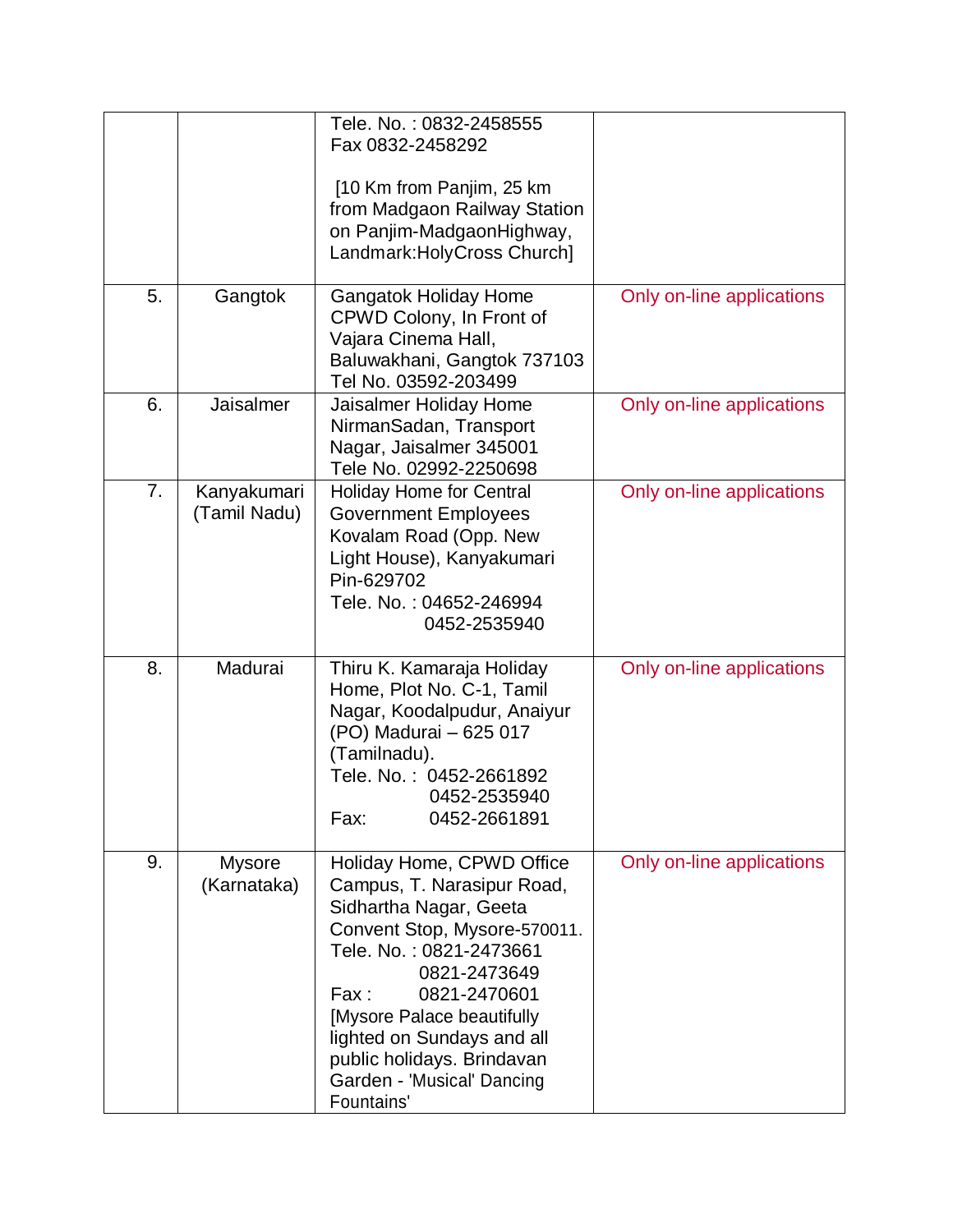|     |                                     | Timings: Monday-Friday:<br>6:30 PM - 7:25 PM and<br>Saturday - Sunday:<br>6:30 PM - 8:25 PM]                                                                                                                             |                                                                                   |
|-----|-------------------------------------|--------------------------------------------------------------------------------------------------------------------------------------------------------------------------------------------------------------------------|-----------------------------------------------------------------------------------|
| 10. | Mussoorie<br>(Uttaranchal)          | Nandanvan Tayabji Guest<br>House, CPWD 05, Southwood<br>Cottage, ITBP Campus (Near<br>Library Chowk Mall Road,<br>Opp. Padmini Nivas),<br>Mussoorie - 248179.<br>Tele. No.: 0135-2222253<br>0135-2222250<br>0135-2636982 | Only on-line applications                                                         |
| 11. | <b>Nainital</b><br>(Uttaranchal)    | <b>Central Govt. Employees</b><br>Holiday Home, Khurpatal,<br>Nainital - 260031.<br>Tele, No.: 05942-240330                                                                                                              | Only on-line applications                                                         |
| 12. | New Delhi<br>(West Kidwai<br>Nagar) | <b>Central Government Touring</b><br>Officers' Hostel Kidwai Nagar<br>(West) New Delhi.<br>Tele No.: 011-24100023                                                                                                        | Only on-line applications<br>(Only for officers having Pay<br>Level-11 and above) |
| 13. | Ooty<br>(Tamil Nadu)                | <b>Holiday Home for Central</b><br>Government Employees,<br>Good Shed Road, Near<br>Railway Station, M, Ooty,<br>Tamilnadu - 643001<br>Tel: 0423-2450019<br>0423-2450009                                                 | Only on-line applications                                                         |
| 14. | Port Blair                          | <b>Central Government Holiday</b><br>Home, KendriyaSadan, Ranchi<br>Basti, Lamba Line, Port Blair-<br>744103.<br>Tele, No. 03192-240221<br>03192-233583 (Fax)<br>03192-241906                                            | Only on-line applications                                                         |
| 15. | Patna                               | Central Govt. Holiday Home<br><b>CRPF Campus, Near Rajiv</b><br>Nagar Thana, Ashiyana-Digha<br>Road, Patna-800025<br>Tel No. 0612-2565102                                                                                | Only on-line applications                                                         |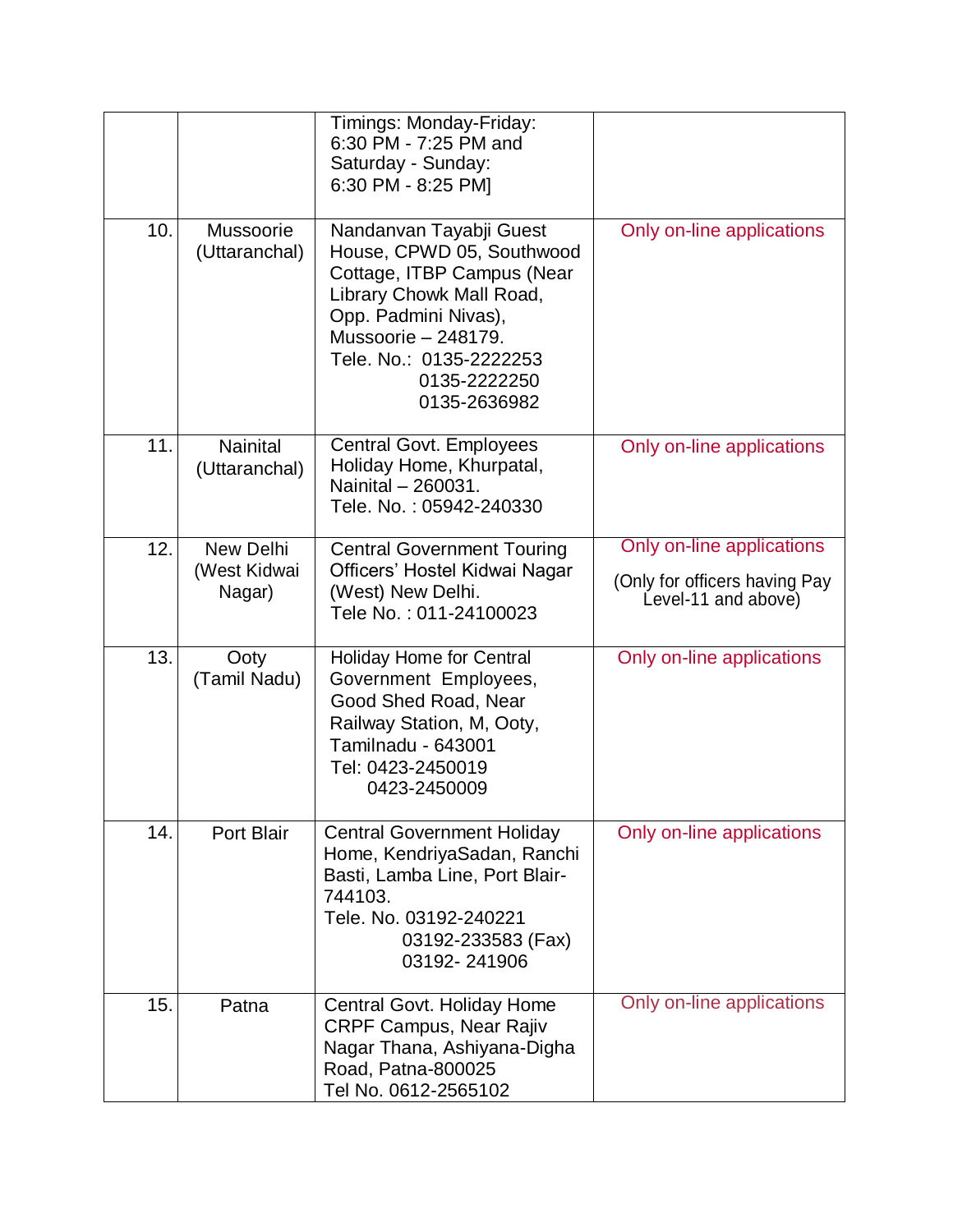| 16. | Shimla<br>(H.P.)       | Grand Hotel, The Mall Road,<br>Shimla-171001<br>Tel: 0177-2658121 (Office)<br>0177-2652587 (Reception)                                                               | Only on-line applications<br>(VIP Room for officers having<br>Pay Level-13 and above) |
|-----|------------------------|----------------------------------------------------------------------------------------------------------------------------------------------------------------------|---------------------------------------------------------------------------------------|
| 17. | Tirupati               | <b>Central Government Holiday</b><br>Home, CPWD Office Building<br>Complex, IS Mahal Road,<br>Nehru Nagar, Tirupati - 517501<br>Telefax: 0877-226221<br>0877-2260169 | Only on-line applications                                                             |
| 18. | Udaipur<br>(Rajasthan) | <b>Central Government Holiday</b><br>Home, G - Block, Sector - 14,<br>(Near C.A. Circle) Udaipur -<br>313001 (Rajasthan).<br>Telefax: 0294-2467118                   | Only on-line applications                                                             |

| <b>Section B: Touring Officers' Hostel</b> |                                 |                                                                                                                                     |                                                                                                                                                                 |
|--------------------------------------------|---------------------------------|-------------------------------------------------------------------------------------------------------------------------------------|-----------------------------------------------------------------------------------------------------------------------------------------------------------------|
| <b>S. No.</b>                              | Name of<br><b>Stations</b>      | <b>Address &amp; Contact Numbers</b>                                                                                                | <b>Allotting Authority</b>                                                                                                                                      |
|                                            | Agra<br>(Karkunj,<br>Sikandara) | <b>CPWD Touring Officers'</b><br>Hostel, Sikandra Sector - 15,<br>Near Kar-Kunj (Income Tax<br>Colony), Sikandra, Agra -<br>282002. | Executive Engineer, Agra<br>Central Division,<br>Kendralaya, 63/4, Sanjay<br>Place, Agra-282002.<br>$\mathsf{Fax}$ :<br>0562-2523697<br>Tele, No.: 0562-2850556 |
| 2.                                         | Agra<br>(Sanjay Place)          | Touring Officers' Hostel,<br>63/4, 3rd Floor, Kendralaya,<br>Sanjay Place, Agra-282002.<br>Tele No. 0562-2850556                    | Only on-line applications                                                                                                                                       |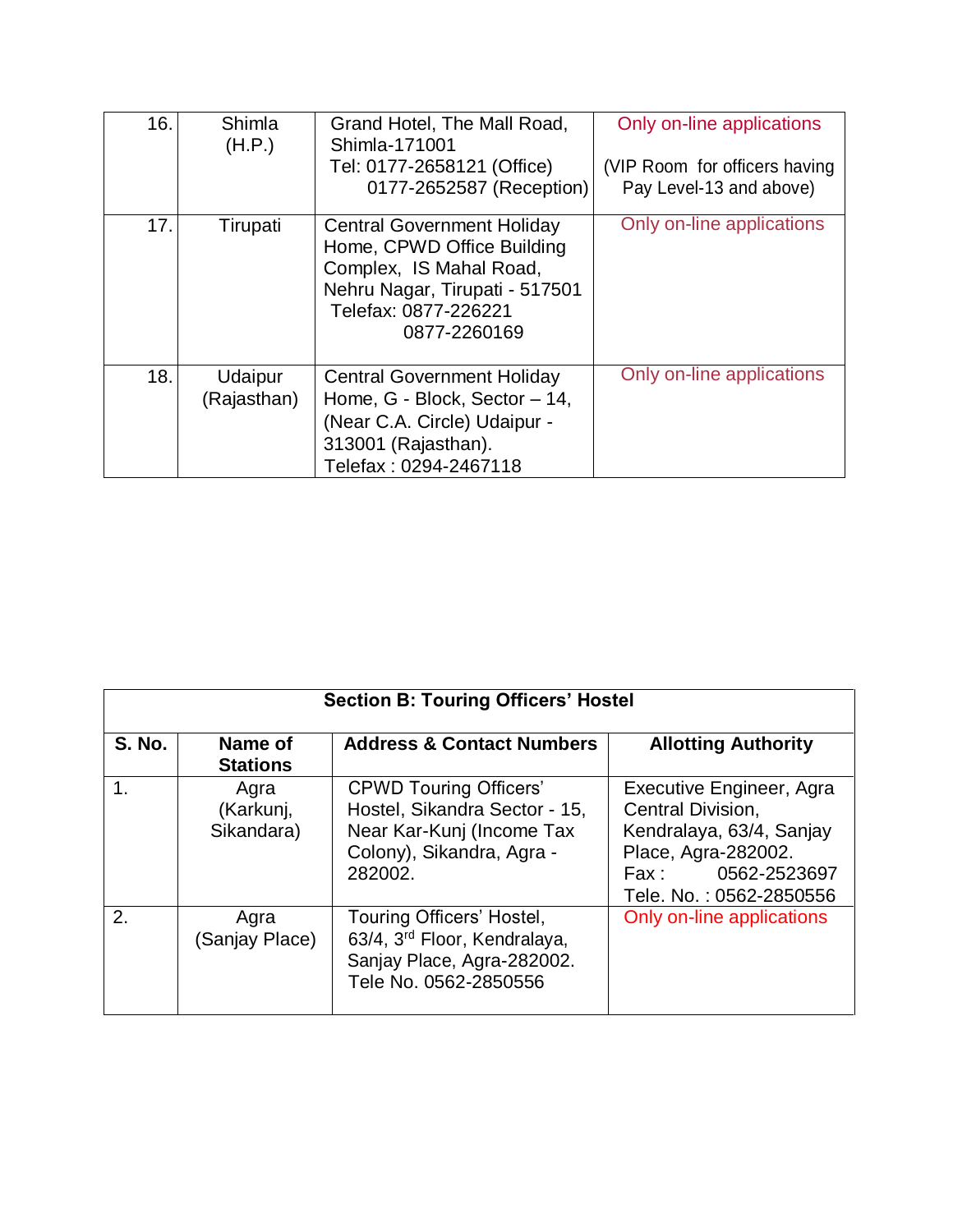| 3. | Ajmer                      | <b>Central Government Touring</b><br>Officers' Hostel, Civil Line,<br>New Kachehari Road, Ajmer-<br>300501<br>Tele No. 0145-2627532                                                                                | <b>Executive Engineer</b><br><b>Ajmer Central Circle</b><br>CPWD, Ajmer                                                                                                                                                      |
|----|----------------------------|--------------------------------------------------------------------------------------------------------------------------------------------------------------------------------------------------------------------|------------------------------------------------------------------------------------------------------------------------------------------------------------------------------------------------------------------------------|
| 4. | Allahabad                  | <b>Central Government Touring</b><br>Officers' Hostel, 34A,<br>Mahatma Gandhi Marg,<br>Allahabad - 211002.<br>Tele. No.: 0532-2407849<br>0532-2617428                                                              | Only on-line applications                                                                                                                                                                                                    |
| 5. | Amritsar                   | <b>Central Government Touring</b><br>Officers' Hostel, 2/1, Ram<br>Tirath Road, Army<br>Recruitment Centre, Amritsar<br>143001 (Punjab)<br>Tele. 0181-2560910                                                      | Executive Engineer,<br>Amritsar Central Division,<br>CPWD, 2/1, Ram<br>TirathRoad, Amritsar-<br>143001<br>Tele. 0183-2560910<br>Fax: 0183-2225822                                                                            |
| 6. | Bangalore<br>(Domlur)      | <b>Central Govt. Touring Officers</b><br>Hostel, Near Enquiry Office<br>(Civil), CPWD Quarters,<br>Domlur, Bangalore-560071<br>Tele No. 080-25352066<br>080-25535012                                               | <b>Executive Engineer,</b><br><b>Bangalore Central</b><br>Division-II, CPWD, 'C'<br>Wing, 2nd Floor, Kendriya<br>Sadan, Koramangala,<br>Bangalore-560034.<br>Tele. No.: 080-25535018<br>080-25504781<br>Fax:<br>080-25535363 |
| 7. | Bangalore<br>(Koramangala) | Visvesvaraya Guest House,<br>17th Main, II-Block, Behind<br>KendriyaSadan, (Near<br>Koramangal Water Tank)<br>Koramangala, Bangalore-<br>560034<br>Tel: 080-25522042<br>080-25530552                               | Only on-line applications                                                                                                                                                                                                    |
| 8. | <b>Bhubaneshwar</b>        | <b>Inspection Bungalow</b><br><b>Central Public Works</b><br>Department<br>Nayapally, Unit-VIII,<br>Near CRP Circle,<br>Bhubaneshwar-751012<br>Tele No. 0674-2560828<br>(caretaker Kritivyasrawat-<br>09777157055) | Only-on-line applications                                                                                                                                                                                                    |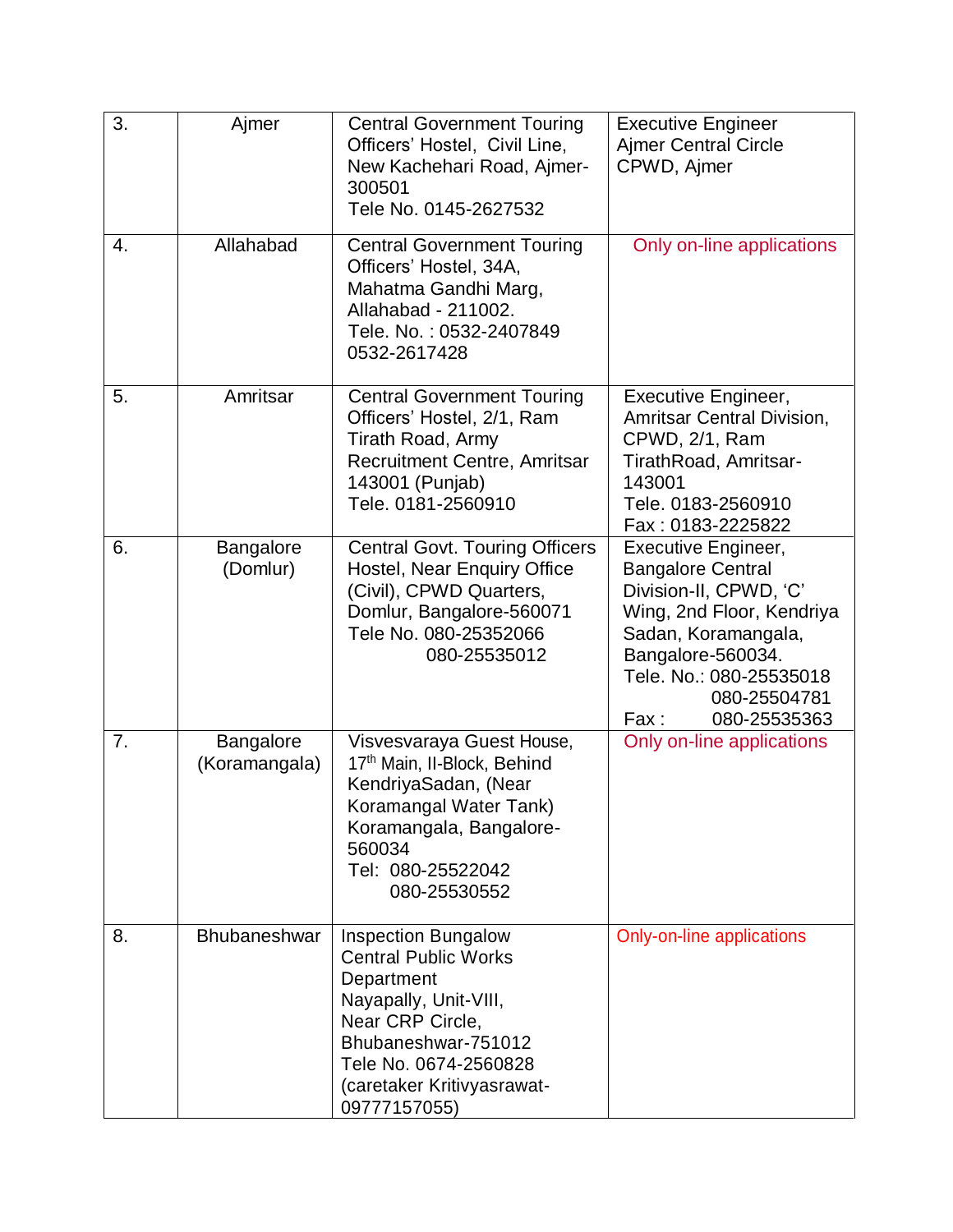| 9.  | Chandigarh                          | <b>Central Government</b><br>Touring Officers' Hostel,<br>Sector 7B, Chandigarh<br>Tele: 0172-2795389<br>0172-2741194                                                                         | <b>Only-on-line applications</b>                                                                                                                                 |
|-----|-------------------------------------|-----------------------------------------------------------------------------------------------------------------------------------------------------------------------------------------------|------------------------------------------------------------------------------------------------------------------------------------------------------------------|
| 10. | Chennai<br>(ShastriBhawa<br>n)      | <b>Touring Officers' Hostel</b><br>6 <sup>th</sup> Floor, ShastriBhavan, 26-<br>Haddows Road, Chennai-<br>600006.<br>Tele, No. 044-28235595<br>044-28260788                                   | Only on-line applications                                                                                                                                        |
| 11. | Chennai<br>(RajajiBhawan)           | <b>Touring Officers' Hostel</b><br>'G' Wing, CGO Complex,<br>Rajaji Bhavan, Basant Nagar,<br>Chennai-600090<br>Tele, No.: 044-24911771<br>044-24916077                                        | Only on-line applications                                                                                                                                        |
| 12. | Cochin                              | <b>Central Government</b><br>Touring Officers' Hostel,<br>Near Homeo. Dispensary,<br>Pulleppady, Kathrikkadavu,<br>Cochin.<br>Tele. No.: 0484-2400226<br>0484-2423386<br>Fax.                 | Only on-line applications                                                                                                                                        |
| 13. | Dehradun                            | <b>Central Government Touring</b><br>Officers' Hostel, Central Govt.<br><b>Officers' Residential Complex,</b><br>19 Subhash Road Near<br>Darshanlal Chowk panchati<br>mandir, Dehradun-248001 | Only on-line applications                                                                                                                                        |
| 14. | Delhi<br>(Curzon Rd.)               | <b>Central Government</b><br>Touring Officers' Hostel, 'F'<br>Block, Curzon Road, Hostel,<br>Kasturba Gandhi Marg, New<br>Delhi-110108<br>Tele, No.: 011-23389775                             | Only on-line applications                                                                                                                                        |
| 15. | Delhi<br>(Aliganj,<br>Lodhi Colony) | <b>Central Government Touring</b><br>Officers' Hostel, Aliganj, Lodhi<br>Colony, New Delhi.                                                                                                   | Executive Engineer, D -<br>Division, CPWD, D-II/28,<br>Kidwai Nagar(W),<br>New Delhi - 110023<br>Tele. No.: 011-24107507<br>011-26876371<br>011-26176017<br>Fax: |
| 16. | Delhi                               | <b>Central Government Officers'</b>                                                                                                                                                           | Only on-line applications                                                                                                                                        |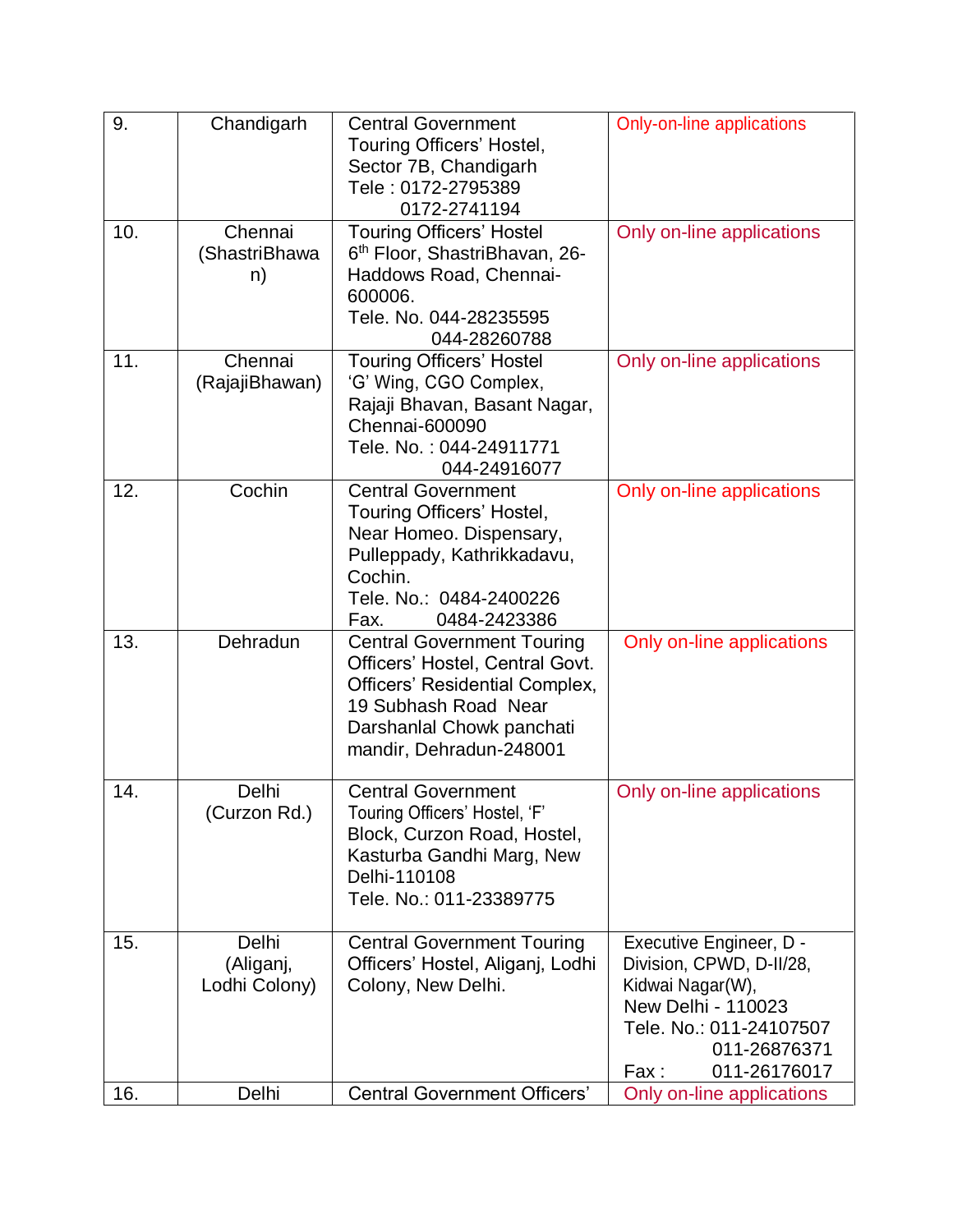|     | (HUDCO<br>Place)                    | Guest House, HUDCO Place,<br>New Delhi.<br>Tele. No.: 011-26254772                                                                                                 | (Only for officers having Pay<br>level 11 and above)                                                                                                           |
|-----|-------------------------------------|--------------------------------------------------------------------------------------------------------------------------------------------------------------------|----------------------------------------------------------------------------------------------------------------------------------------------------------------|
| 17. | Delhi Asia<br>House                 | Central Govt. Touring Officers'<br>Hostel,<br>Kasturba Gandhi Marg, New<br>Delhi Tele 23385466                                                                     | Only on-line applications                                                                                                                                      |
| 18. | Delhi CWG<br>Village                | <b>Central Govt. Touring Officers'</b><br>Hostel<br><b>Common Wealth Games</b><br>Village, Tower-23, New Delhi                                                     | Only on-line applications                                                                                                                                      |
| 19. | Gandhi<br>Nagar<br>(Guest House)    | Central Govt. Touring Officers'<br>Hostel, CPWD Colony, Sector -<br>6/D, Near Civil Hospital, Gandhi<br>Nagar - 382043<br>079-23223486<br>079-23248686             | Only on-line applications                                                                                                                                      |
| 20. | Gandhi<br>Nagar<br>(Transit Hostel) | Central Govt. Touring Officers'<br>Hostel, CPWD Colony, Sector -<br>6/D, Near Civil Hospital, Gandhi<br>Nagar - 382043<br>079-23223486<br>079-23248686             | Executive Engineer,<br><b>Gandhinagar Central</b><br>Division, 1st Floor,<br>KendriyaNirmanSadan,<br>Near CH-3 Circle, Sector-<br>10A, Gandhi Nagar-<br>382043 |
| 21. | Gangtok                             | Touring Officers' Hostel,<br>Cherry Building,<br>(Baluwakhani), (Near Zero<br>Point and Vajra Cinema Hall)<br>Gangtok (Sikkim) - 737103<br>Tele. No.: 03592-203499 | Only on-line applications                                                                                                                                      |
| 22. | Goa<br>(Guest House)                | Touring Officers' Hostel, CPWD<br>Office Complex, Bambolim,<br>Near Holly Cross Church,<br>Panaji-Madgaon Road, Goa.<br>Tele NO. 0832-2458555                      | Only on-line applications                                                                                                                                      |
| 23. | Guwahati<br>(Main building)         | <b>Central Government Touring</b><br>Officers' Hostel, CPWD Resi.<br>Complex, Japarigog Zoo,<br>Narangi Road, Guwahati                                             | Only on-line applications                                                                                                                                      |
| 24. | Guwahati<br>(Hostel Block)          | <b>Central Government Touring</b><br>Officers' Hostel, CPWD Resi.<br>Complex, Japarigog Zoo,<br>Narangi Road, Guwahati                                             | Only on-line applications                                                                                                                                      |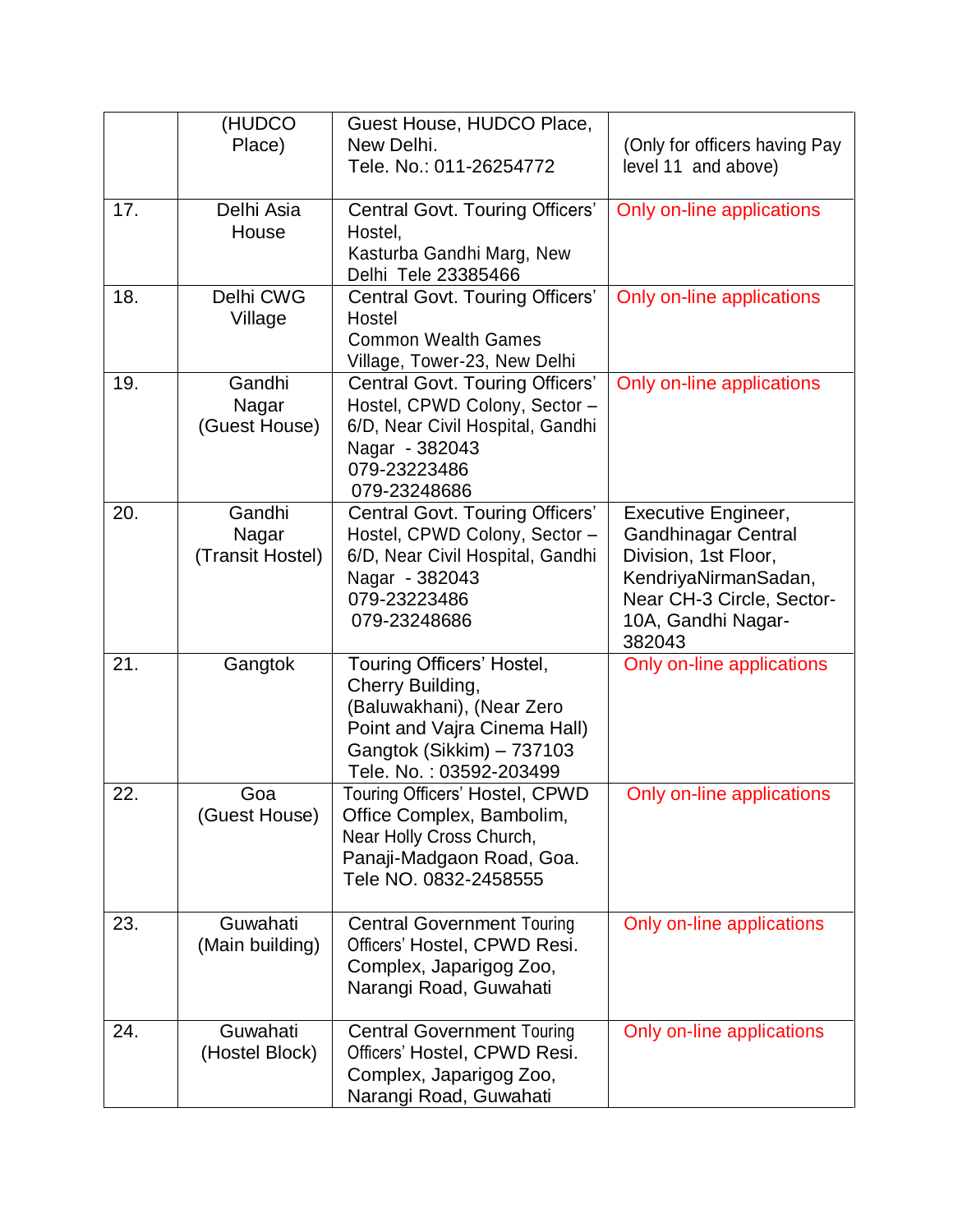| 25. | Gwalior                             | CPWD Guest House, 35 - City<br>Centre, Gwalior- 474002.<br>0751-2340446                                                                                                                   | Executive Engineer,<br><b>Gwalior Central Division,</b><br>CPWD, 35- City Centre,<br>Gwalior.<br>Tele. No.: 0751-2340446<br>0751-2235087<br>Fax :                                          |
|-----|-------------------------------------|-------------------------------------------------------------------------------------------------------------------------------------------------------------------------------------------|--------------------------------------------------------------------------------------------------------------------------------------------------------------------------------------------|
| 26. | Hyderabad<br>(kotiNirmanBha<br>wan) | <b>Central Government Touring</b><br>Officers' Hostel, NirmanBhawan,<br>Sultan Bazar, Hyderabad-<br>500095                                                                                | Only on-line applications                                                                                                                                                                  |
| 27. | Hyderabad<br>(KawadiGuda)           | <b>Central Government Touring</b><br>Officers Hostel, CGO Tower,<br>KawadiGuda, Hyderabad-<br>500080 Tel: 040-27536940                                                                    | <b>Assistant Engineer</b><br><b>Central Public Works</b><br>Department, CGO Tower,<br>KawadiGuda, Hyderabad-<br>500080 Tel: 040-27536940                                                   |
| 28. | Jaipur                              | <b>Central Government Touring</b><br>Officers' Hostel, GPRA Complex,<br>Sector-2, Vidhyadhar Nagar,<br>Jaipur (Near Vidhyadhar<br><b>Nagar Police Station)</b><br>Tele, No.: 0141-2232495 | Only on-line applications                                                                                                                                                                  |
| 29. | Jaipur                              | <b>Guest House/inspection</b><br>bungalow, Sector 7,<br>Vidhayadhar Nagar, Jaipur<br>0141-2232495                                                                                         | <b>Executive Engineer</b><br>Mobile No. 09015668193)<br><b>CPWD KendriaySadan</b><br>Sector 10 Vidhardhar Nagar,<br>110<br>No.<br>Block,<br>Room<br>A<br>Jaipur<br>Tele. No.: 0141-2232495 |
| 30. | Jaisalmer                           | <b>Central Government Touring</b><br>Officers' Hostel, CPWD<br>Division office, Near Income<br>Tax Office, Bera Road,<br>Jaisalmer $-345001$<br>Tele 02992-250698<br>Fax: 02992-252416    | Executive Engineer,<br>Jaisalmer Central Division,<br>CPWD, Bera Road,<br>Jaisalmer-345001<br>Tele. No.: 02992-250698<br>02992-252416<br>Fax :                                             |
| 31. | Jammu                               | <b>Central Government</b><br>Touring Officers' Hostel,<br>Landoi Bridge, Satwari<br>Cantt., Jammu - 181124.<br>Tele. No.: 0191-2450861                                                    | Only on-line applications                                                                                                                                                                  |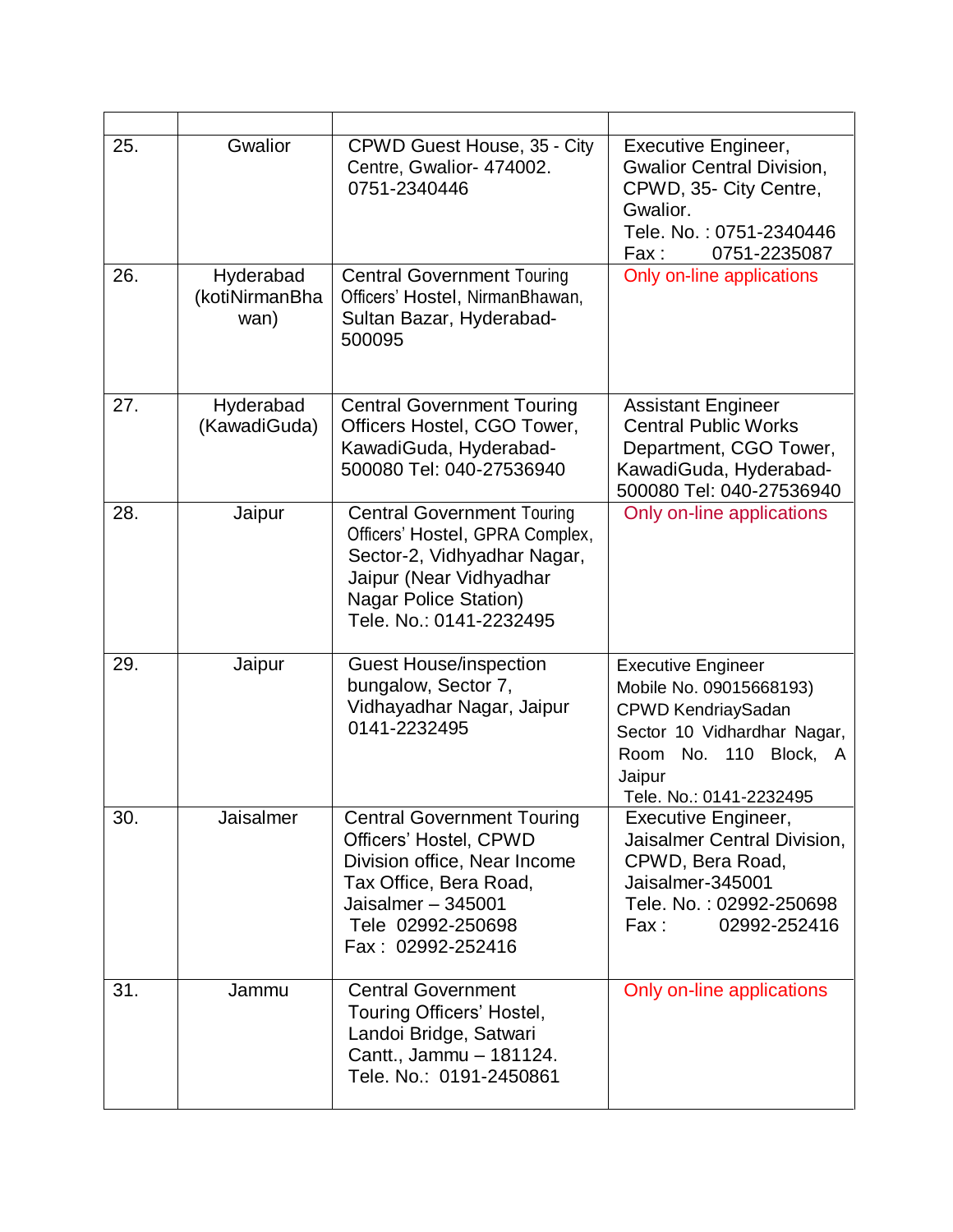| 32. | Jodhpur                | <b>Central Government</b><br>Touring Officers' Hostel,<br>NirmanBhawan, 3 - West<br>Patel Nagar, Circuit House<br>Road, New Youth Hostel,<br>Bhati Circle, Jodhpur-342011.<br>Tele. No. 0291-2511290 | Only on-line applications                                                                                                                            |
|-----|------------------------|------------------------------------------------------------------------------------------------------------------------------------------------------------------------------------------------------|------------------------------------------------------------------------------------------------------------------------------------------------------|
| 33. | Kolkata                | Touring Officers' Hostel,<br>Nizam Palace, 234/4, Acharya<br>J.C. Bose Road, Kolkotta-20<br>Tele. No.: 033-22876515<br>033-22486333                                                                  | Only on-line applications                                                                                                                            |
| 34. | Kozhikode<br>(Calicut) | <b>Central Government Touring</b><br>Officers' Hostel, Central Govt.<br>Office Complex, Dutt Saw Mill<br>Road, Kallai (PO), Kozhikode<br>$-673003$<br>Tele. No. 0495-2321236<br>FAX:<br>0495-2321106 | Only on-line applications                                                                                                                            |
| 35. | Kullu                  | <b>Central Government Touring</b><br>Officers' Hostel, ITBP Camp,<br>, Baweli, Kullu -<br>Tele. No.: 0190-2230427                                                                                    | Executive Engineer,<br>MadhopurCentral Division,<br>CPWD, Madhopur, Distt.-<br>Pathankot (Punjab)<br>Tele. No.: 01870-257928<br>01870-257223<br>Fax: |
| 36. | Lucknow                | <b>Central Government Touring</b><br>Officers' Hostel, Kendrachal<br>Colony, Sector-K, Aliganj,<br>Lucknow-226020<br>Tele No. 0522-4003463                                                           | Only on-line applications                                                                                                                            |
| 37. | Madhopur               | <b>Central Government Touring</b><br>Officers' Hostel, CPWD<br>Complex, Madhopur, Distt.-<br>Pathankot - 145024 (Punjab)<br>Tele. No.: 01870-257928                                                  | Only on-line applications                                                                                                                            |
| 38. | Mount Abu              | Shail Mani, Near Global<br>Hospital, Delwara Road,<br>Mount Abu, Distt. Sirohi,<br>(Rajasthan) - 307501.<br>Telefax: 02974-235308                                                                    | Only on-line applications                                                                                                                            |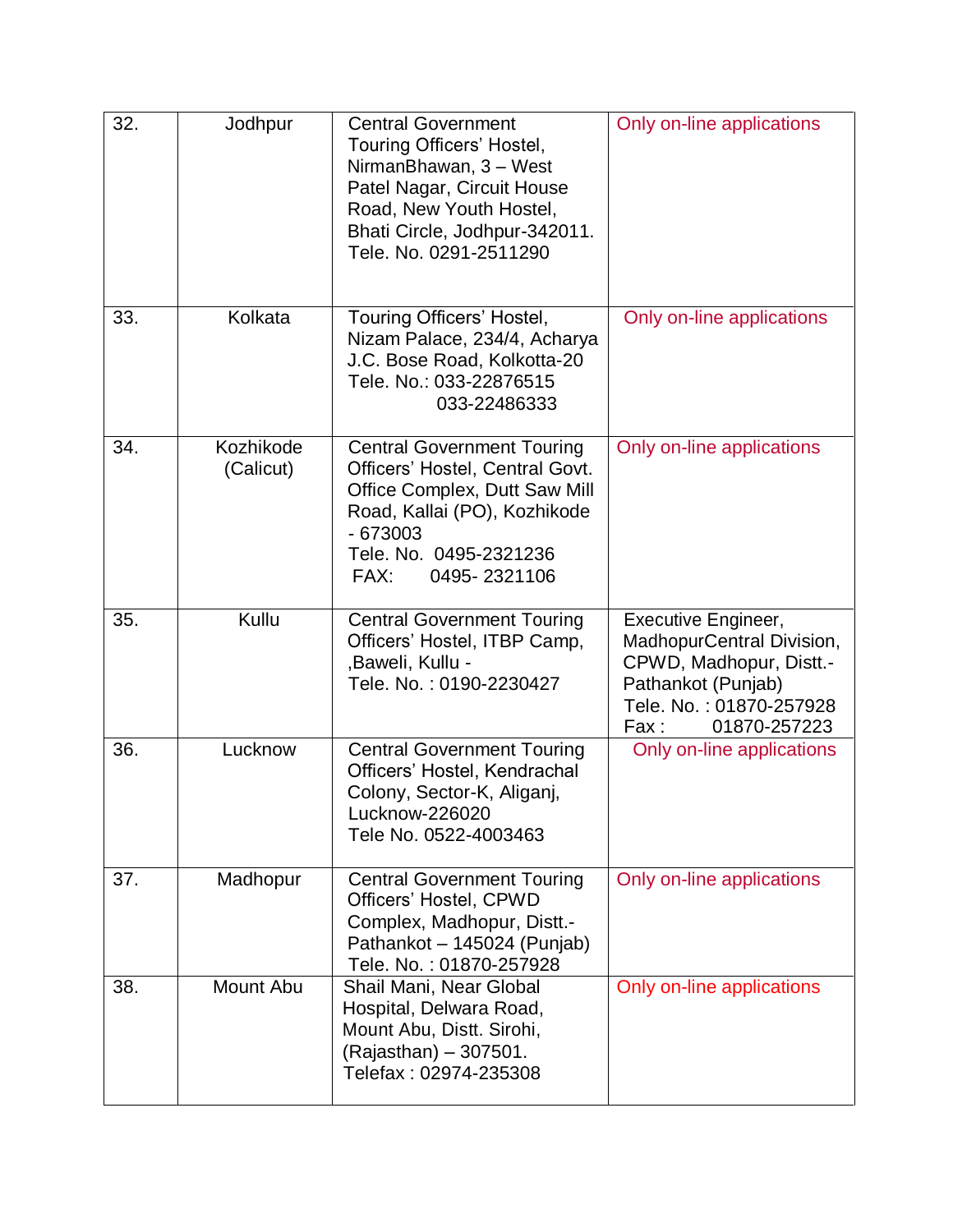| 39. | Mumbai<br>(Church Gate)                               | <b>Touring Officers' Hostel</b><br>PratishtaBhavan, (5 <sup>th</sup> Floor)<br>101, M.K. Road (Near Church<br>Gate), Mumbai-400020<br>Tele, No.: 022-22031823<br>022-22036067                              | Only on-line applications                                                                                                                                                                                                    |
|-----|-------------------------------------------------------|------------------------------------------------------------------------------------------------------------------------------------------------------------------------------------------------------------|------------------------------------------------------------------------------------------------------------------------------------------------------------------------------------------------------------------------------|
| 40. | Mumbai<br>(Napean Sea<br>Road, Hydera-<br>bad Estate) | <b>Central Government Touring</b><br>Officers' Hostel, Apartment<br>House (1 <sup>st</sup> Floor), Hyderabad<br>Estate, Napean Sea Road<br>(Opp. Priyadarshni Park),<br>Mumbai.<br>Tele. No.: 022-23630316 | Only on-line applications                                                                                                                                                                                                    |
| 41. | Mumbai<br>(Antop Hill)                                | <b>CPWD Guest House</b><br>NirmanSadan, Sector I, CGS<br>Colony, Kane Nagar, Antop Hill,<br>Mumbai -400037<br>Tele, No.: 022-25152775                                                                      | <b>Executive Engineer,</b><br>Mumbai Central Division -II,<br>2 <sup>nd</sup> Floor NirmanSadan,<br>Sector - I, CGS Colony,<br>Kane Nagar, Antop Hill,<br>Mumbai - 400037<br>Tele. No.: 022-24012613<br>022-24011244<br>Fax: |
| 42. | Mussoorie                                             | Touring Officers' Hostel, Castle<br>Hill Estate, Campus, Survey of<br>India, (Near Clock Tower),<br>Landaur Bazar, Mussoorie                                                                               | <b>Superintending Engineer</b><br><b>Dehradun Central Circle</b><br>CPWD, SubhashChowk,<br>Dehradun-248001<br>Tele. No.: 0135-2657264<br>0135-2650884<br>Fax-<br>0135-2650712                                                |
| 43. | Nagpur                                                | <b>Central Government Touring</b><br>Officers' Hostel, Seminary Hills,<br>Bungalow No.3, Nagpur-<br>440 006<br>Tele No. 0712-2561104<br>0712-2543031                                                       | Only on-line applications                                                                                                                                                                                                    |
| 44. | <b>Nasik</b>                                          | <b>Central Government Touring</b><br>Officers' Hostel, 2 <sup>nd</sup> Floor,<br>NirmanBhawan, GIPP, Near<br>Post Office, Gandhi Nagar,<br>Nasik-422006<br>Tele. No.: 0253-2416937                         | Only on-line applications                                                                                                                                                                                                    |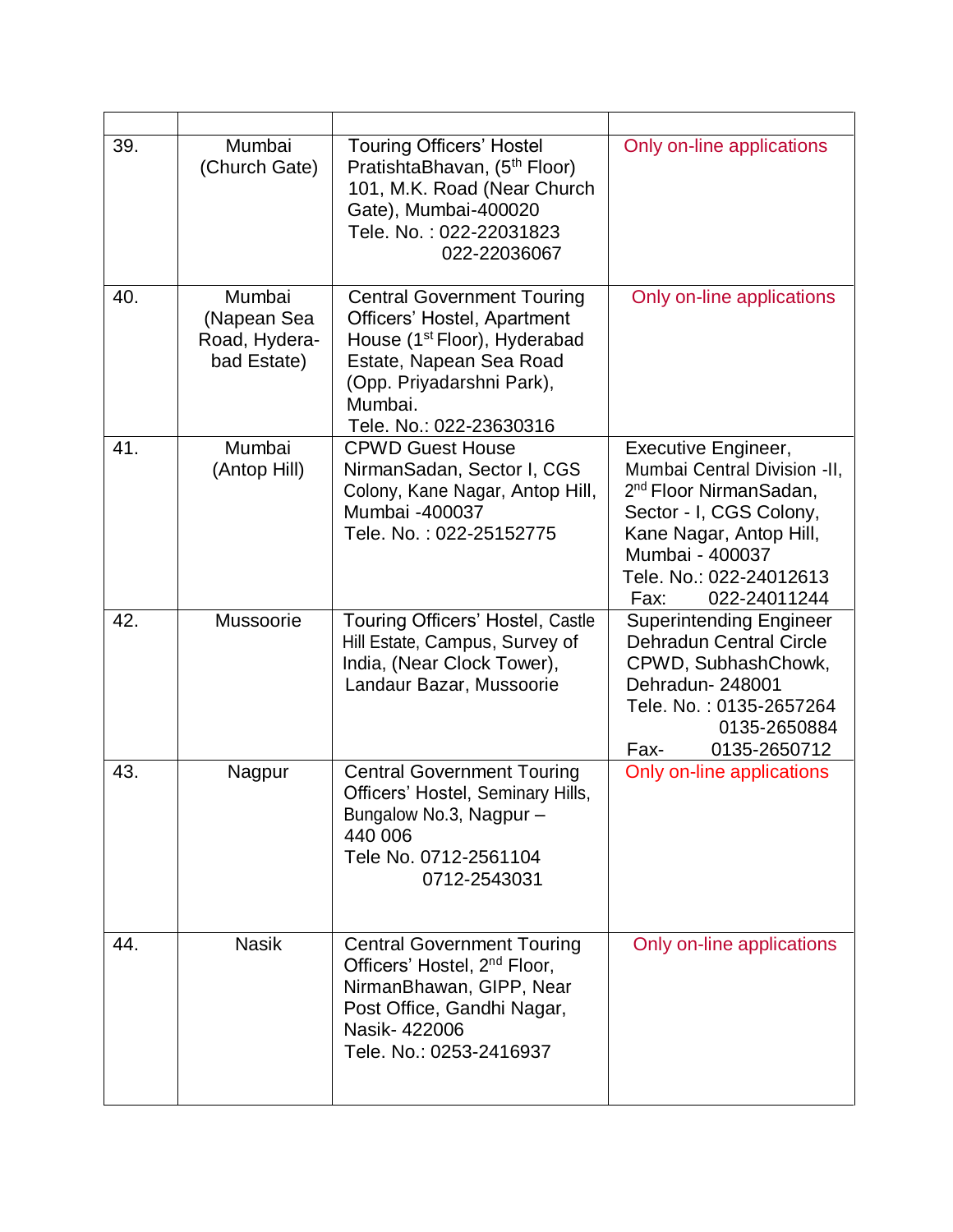| 45. | Neemuch<br>(MP)                     | <b>CPWD Guest House</b><br>DaskhinaMaidan,<br>Neemuch (MP) - 458441                                                                                                                                            | Assistant Engineer,<br>Neemuch Central Sub -<br>Division, Dak Bungalow<br>Road, Neemuch (MP) -<br>458441<br>Tele. No.: 07423-220210 |
|-----|-------------------------------------|----------------------------------------------------------------------------------------------------------------------------------------------------------------------------------------------------------------|-------------------------------------------------------------------------------------------------------------------------------------|
| 46. | Pune                                | <b>Central Government Touring</b><br>Officers' Hostel, NirmanSadan<br>Building, Opp. Ranka Hospital,<br>Mukund Nagar, Near<br>DwarGate, Pune - 411037<br>Tele, No.: 020-24261983                               | Only on-line applications                                                                                                           |
| 47. | Shillong                            | <b>Central Government Touring</b><br>Officers' Hostel, Cleve's Colony,<br>Dhankheti, CPWD, Office<br><b>Residential Complex, Shillong-</b><br>793003<br>Tele. No.: 0364-2223533<br>Tete No. : 0364-2228769(EE) | Only on-line applications                                                                                                           |
| 48. | Siliguri                            | <b>Central Government Touring</b><br>Officers' Hostel, CPWD Office<br>Complex, NirmanBhawan,<br>Matigara, Siliguri-734428<br>Tele. No.: 0353-2571809/807<br>Fax: 0353-2571751                                  | Only on-line applications                                                                                                           |
| 49. | Thiruvananth-<br>apuram<br>(Kerala) | <b>Central Government Touring</b><br>Officers' Hostel, CGO<br>Complex, PoonkulamVellyani<br>P.O., Thiruvananthapuram -<br>695522<br>Tele No.: 0471-2481514                                                     | Only on-line applications                                                                                                           |
| 50. | Udhampur                            | <b>CPWD Guest House Dhar</b><br>Road, Udhampur, Jammu.<br>Tele. No.: 01992-27606                                                                                                                               | <b>Executive Engineer</b><br>Jammu Central Division,<br>CPWD, Landoi Bridge,<br>SatwariCantt., Jammu<br>Tele fax: 0191-2450828      |
| 51. | Varanasi                            | <b>Central Government Touring</b><br>Officers' Hostel, Kendrachal<br>GPRA Complex, Bara Lalpur,                                                                                                                | Only on-line applications                                                                                                           |